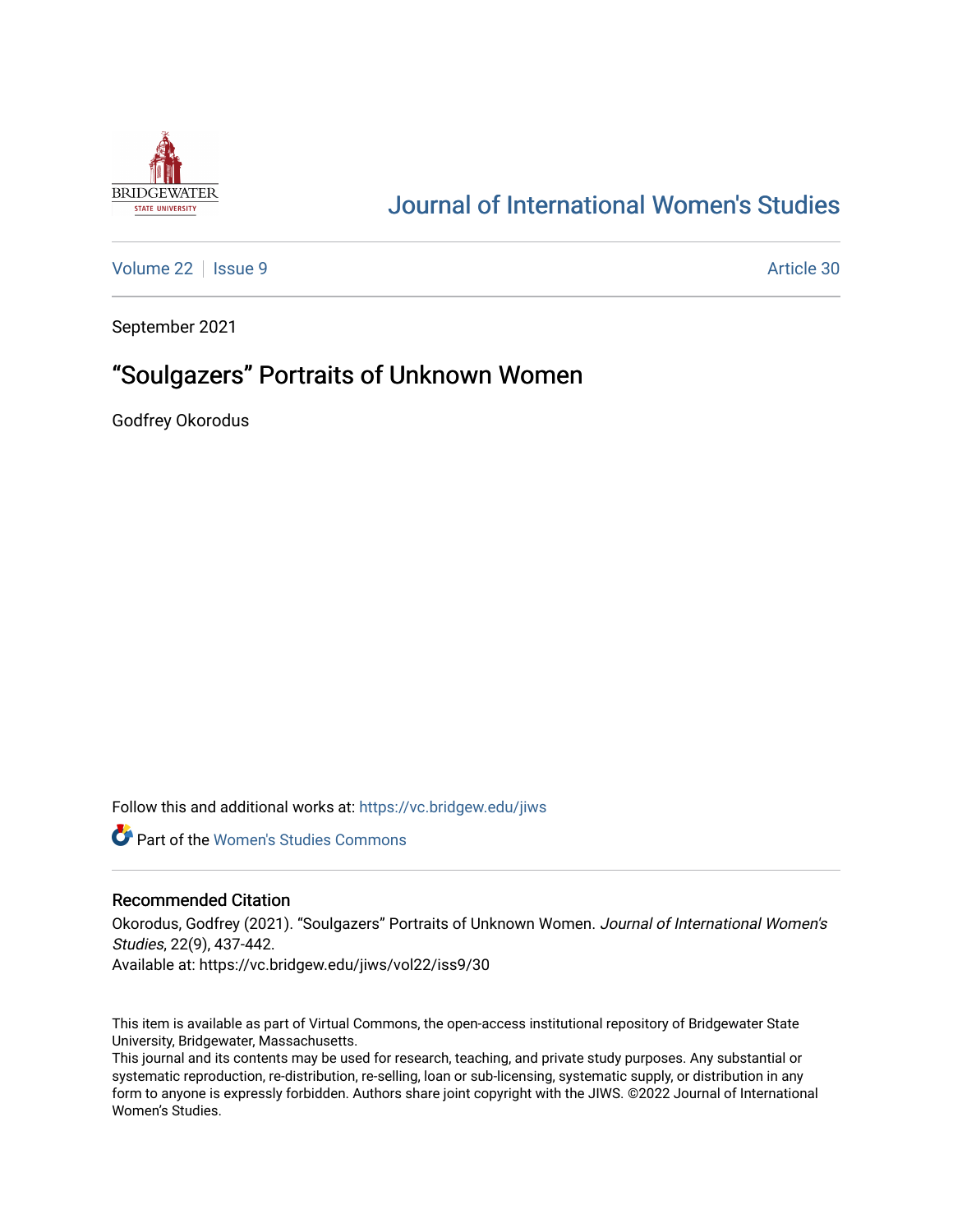#### Okorodus: "Soulgazers" Portraits of Unknown Women

This journal and its contents may be used for research, teaching and private study purposes. Any substantial or systematic reproduction, re-distribution, re-selling, loan or sub-licensing, systematic supply or distribution in any form to anyone is expressly forbidden. ©2021 Journal of International Women's Studies.

# **"Soulgazers" Portraits of Unknown Women**

### By Godfrey Okorodus

## **About the Artist**

Godfrey was born on the 27th of January 1970 in Lagos, Nigeria. He attended the university of Benin, Edo state Nigeria from 1988-1992 where he graduated with a Second class upper in Graphic Arts from the Fine and Applied Arts department. After a brief stint as an illustrator and cartoonist with the Guardian newspapers in Lagos, he went into full studio practice from 1994- 2000 at curio studio in Lagos. He relocated to Belgium and opened his studio/gallery at the Gallery Labalaba in Antwerp, Belgium in 2002.

In 1998, he was asked to participate in a group exhibition campaigning against female genital mutilation (FGM), and since then he has devoted his art and life to campaigning against human rights violations, especially FGM and injustice against women and girls.

He has organised several art workshops with mostly male artists in Benin Republic, Nigeria, Togo, Ghana, and Senegal and has exhibited the artworks campaigning against FGM of his and other artists in several countries worldwide and thrice in the UN in Geneva.

Godfrey works with several NGOs campaigning against FGM; foremost amongst them is FORWARD Germany and Global Alliance against FGM in Geneva, Switzerland. In 2016, The Global Women Peace organisation in Washington D.C. made him their first male awardee for his humanitarian works against FGM. He has produced several book covers on FGM for the publication UNCUT voices in Frankfurt, Germany. He lives and practices in Antwerp, Belgium.

### **About the Paintings**

Each painting is 60/80 cm each acrylic, mixed medium on playing cards on board. I produced these series of over 50 paintings between 2010 and 2012 to highlight the plight women face in war and conflict situations caused by men.

The materials used in the paintings are symbolic of the facets that make up a woman's life, and because only the women known in history are celebrated with portraits whilst countless others go unknown, these are a homage to the unknown women. The eyes are meant to gaze into our collective souls.

The series was first exhibited in the main hall of the UN building in Geneva, Switzerland and declared open by the then Director General Mr. Tokoyev. The series has also been exhibited in several venues in Geneva, The GIZ in Frankfurt, Germany, Antwerp, Brussels, Cotonou, and the Institute of Medicine in New York.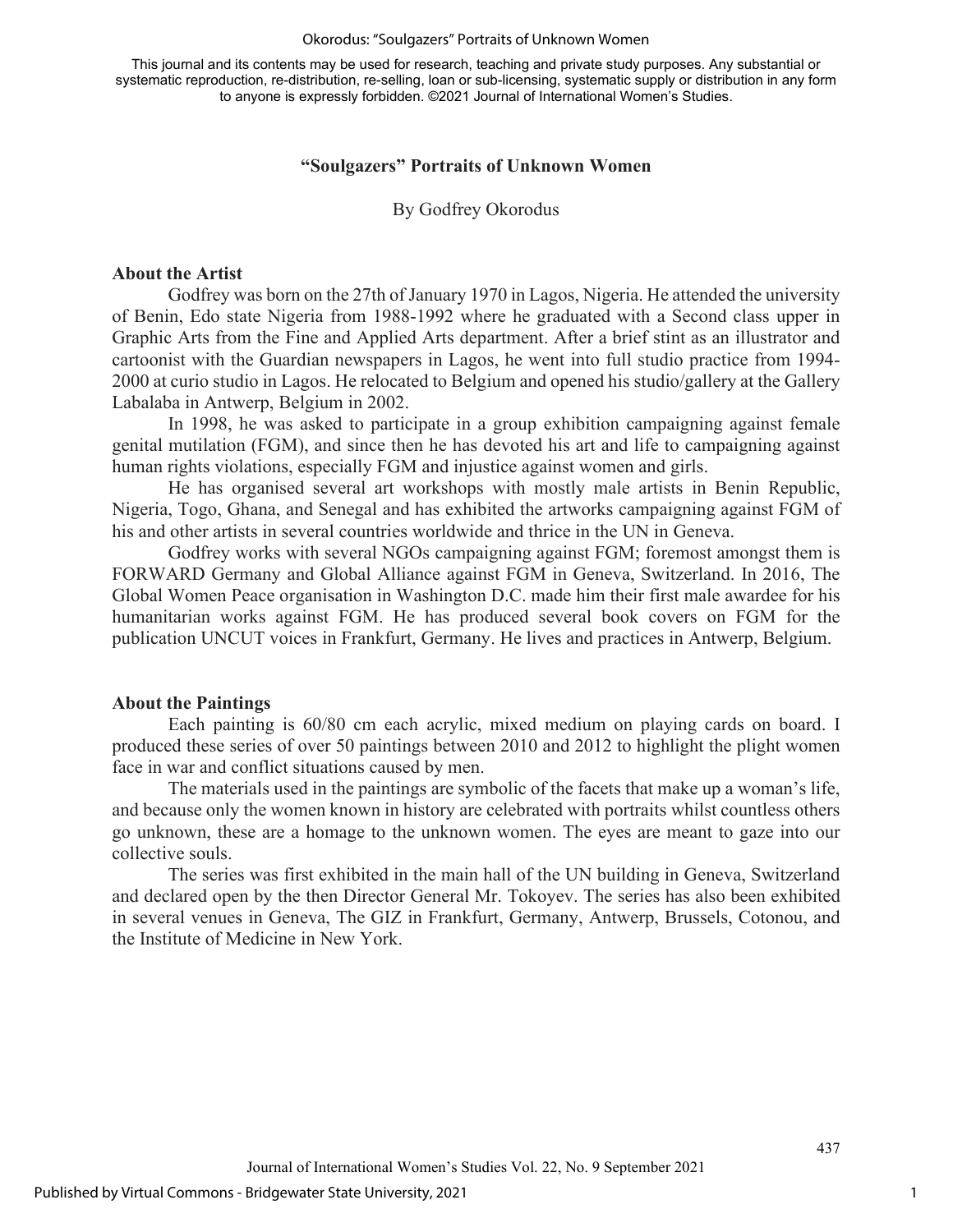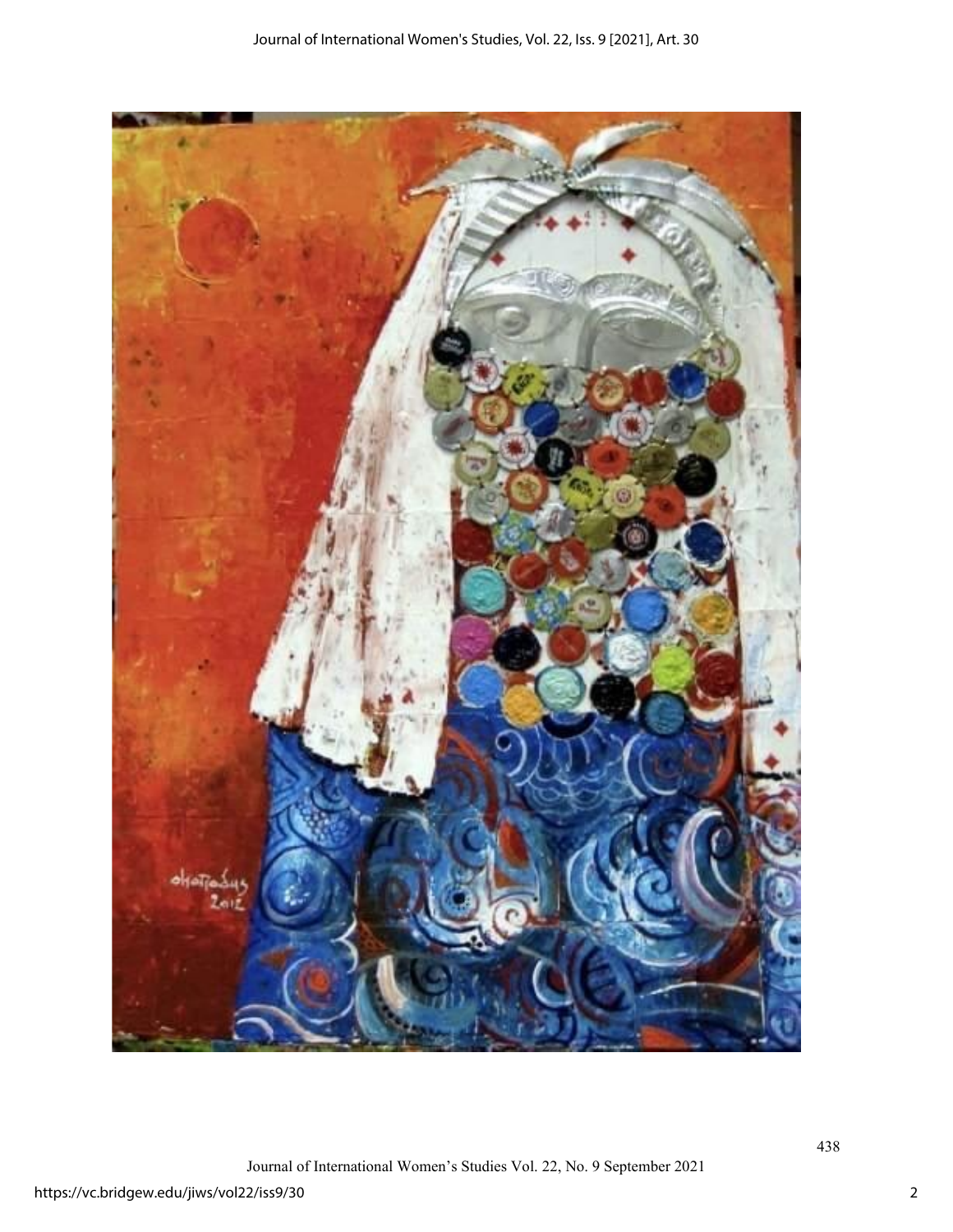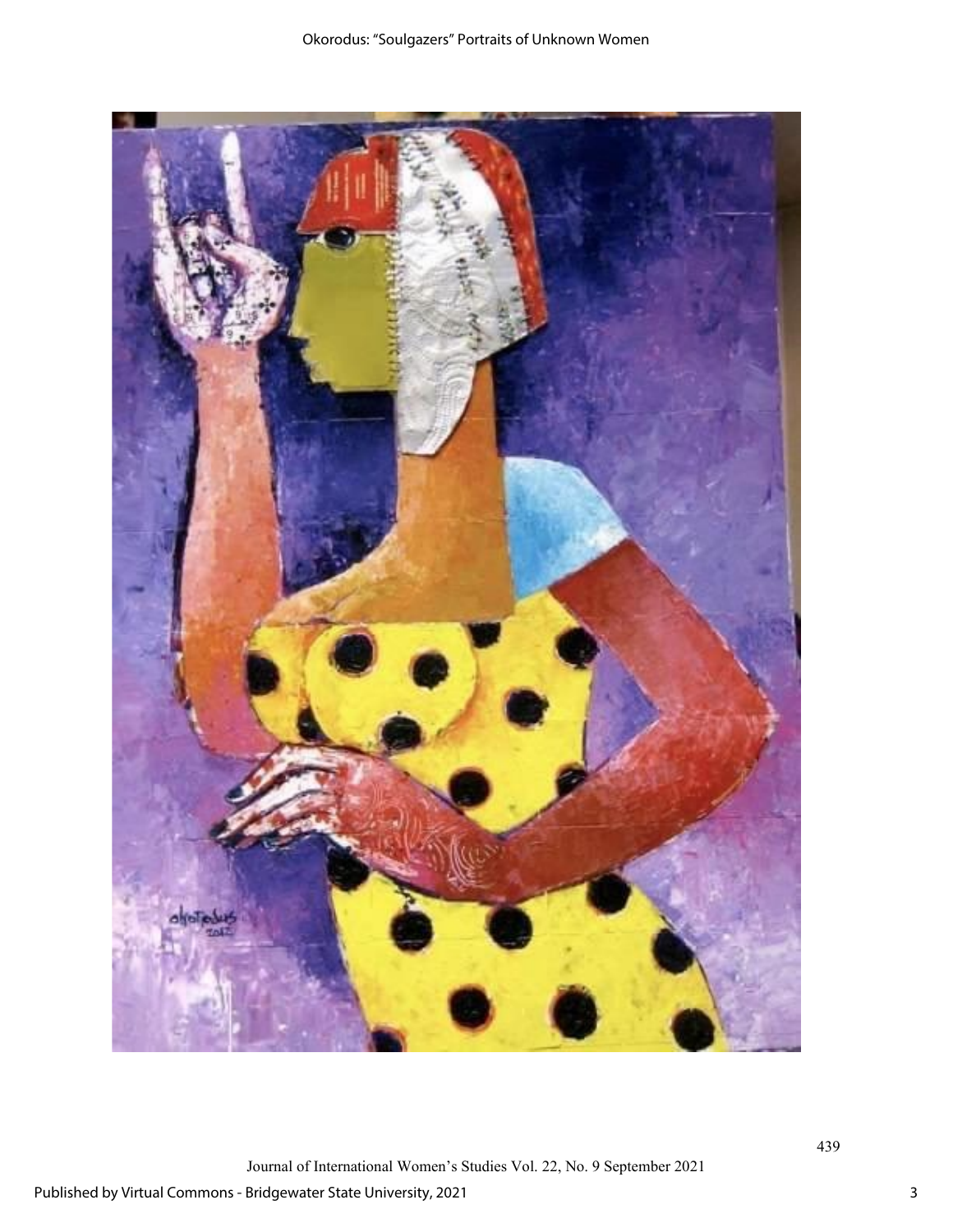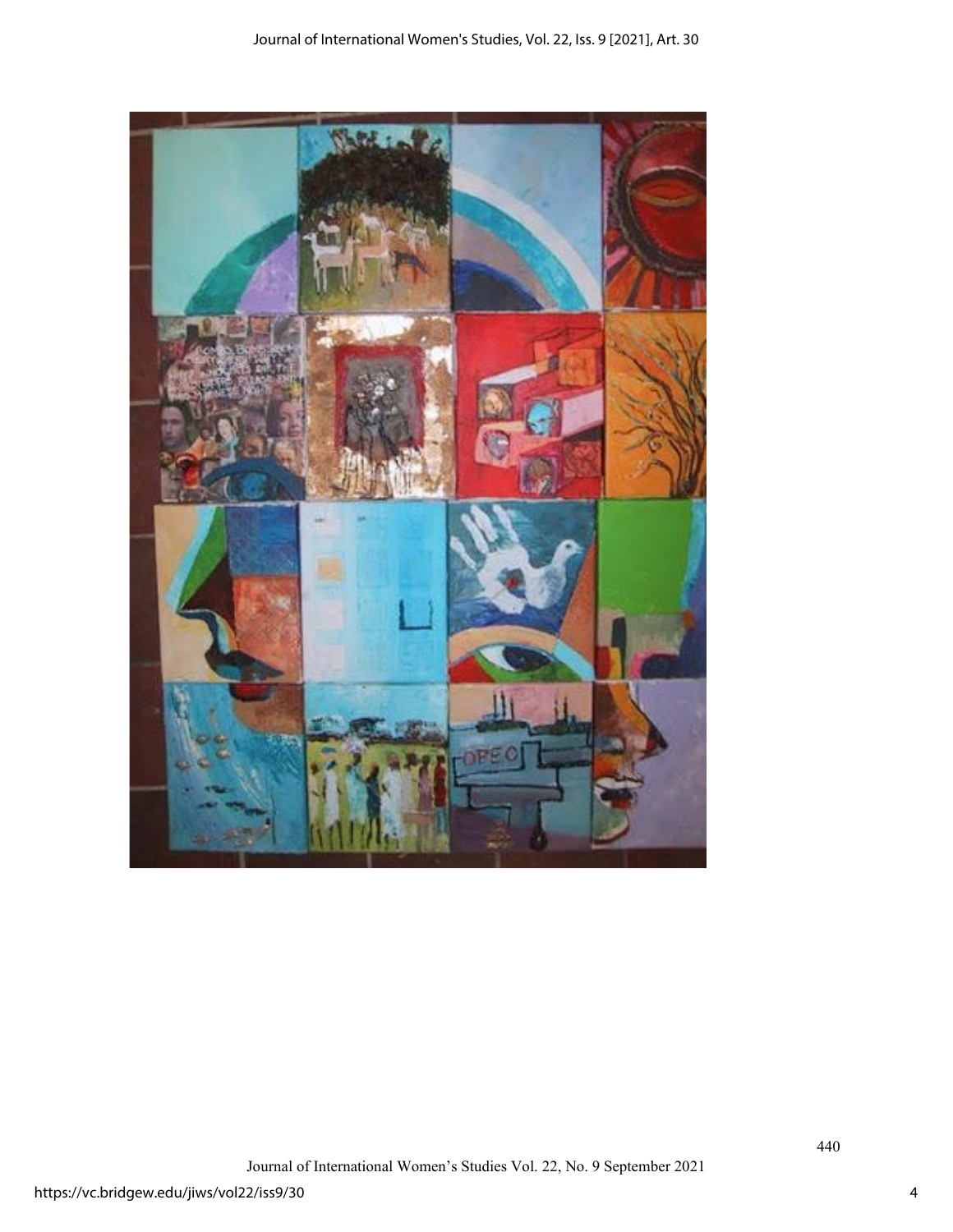